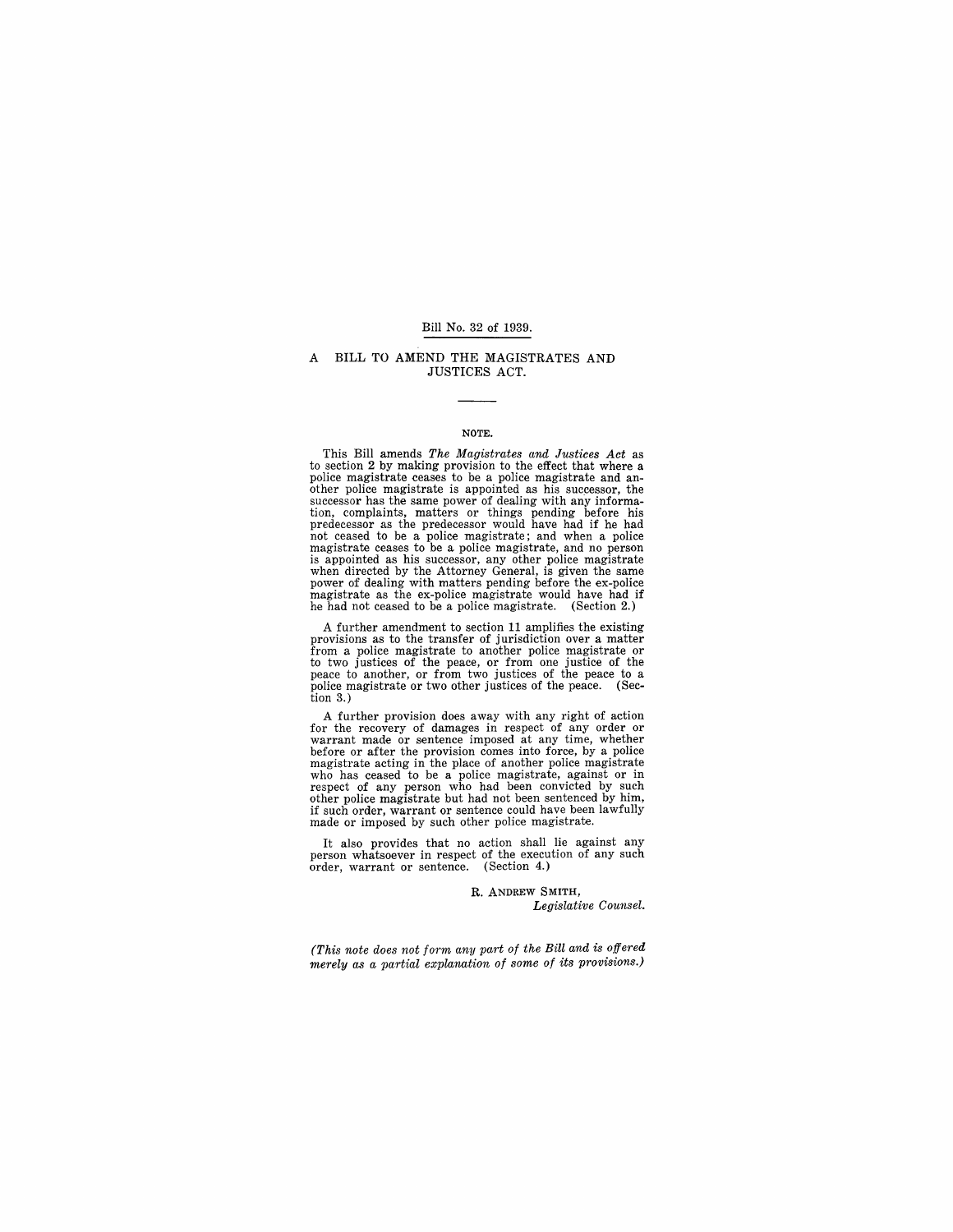# **BILL**

## No. 32 of 1939.

An Act to Amend The Magistrates and Justices Act.

#### *(Assented to* , 1939.)

HIS MAJESTY, by and with the advice and consent of the Legislative Assembly of the Province of Alberta, enacts as follows:

~. This Act may be cited as *"The Magistrates and Justices Act Amendment Act, 1939."* 

*2. The Magistrates and Justices Act,* being chapter 78 of the Revised Statutes of Alberta, 1922, is hereby amended as to section 2 by striking out subsections (1) and (2) thereof and by substituting therefor the following:

" $2$ .-(1) The Lieutenant Governor in Council may from time to time appoint one or more police magistrates for the Province, with jurisdiction in every part of the Province.

"(2) Every police magistrate appointed under the pro-visions of this Act shall within the Province have and exercise all the powers and authority now or hereafter vested in two justices of the peace sitting and acting together.

 $''(2a)$  In case a police magistrate ceases for any reason to be a police magistrate and another police magistrate is appointed as his successor the police magistrate so appointed shall have the power to do all the acts and things with respect to any information, complaint, matter or thing pending before such first mentioned magistrate which that magistrate might have done in his capacity of a police magistrate if he had not ceased to be a police magistrate.<br>"(2b) In case any police magistrate ceases for any

reason to be a police magistrate and no person is appointed to succeed him, any other police magistrate appointed under the provisions of this Act shall whenever directed under the provisions of this Act shall whenever directed<br>so to do by the Attorney General and to the extent that he<br>is so directed have the power to do all the acts and thing<br>with respect to any information, complaint, mat might have done in his capacity of a police magistrate, if he had not ceased to be a police magistrate."

3. The said Act is further amended as to section 11 by striking out the same and by substituting therefor the following: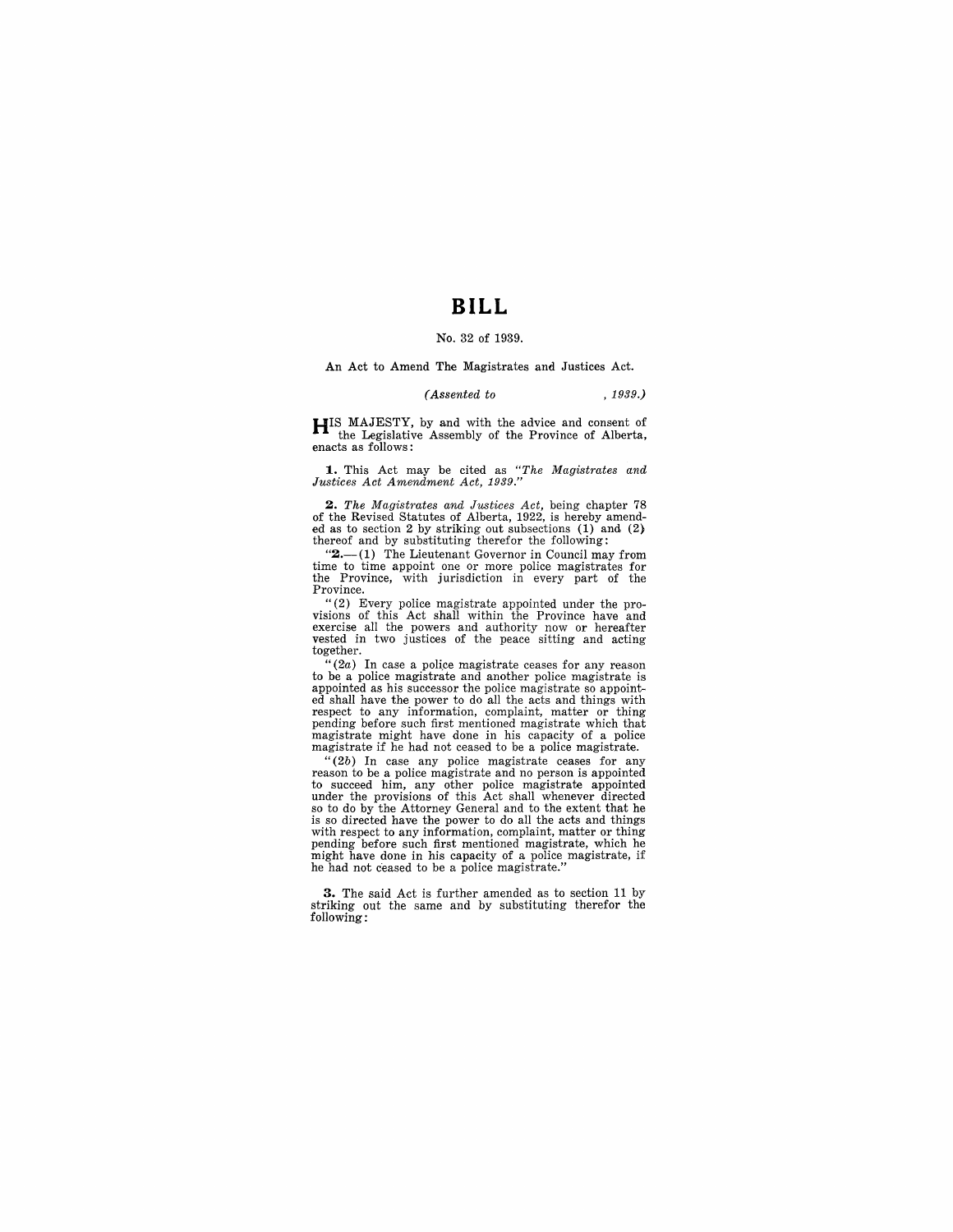" $11.$ --(1) Where any proceedings relating to any information, complaint, matter or thing are pending before,---

- "(a) a police magistrate, he may request in writing any other police magistrate or any two justices of the peace to act in his stead in relation to such proceedings;
- " $(b)$  one justice of the peace, he may request in writing any other justice of the peace to act in his stead in relation to such proceedings;
- " $(c)$  two justices of the peace, they may jointly request in writing any police magistrate or any other two justices of the peace to act in their stead in relation to such proceedings or either of them may request in writing any other justice of the peace to act in his stead in relation to such proceedings.

"(2) Upon any such request being made and upon the police magistrate or justice of the peace as the case may be to whom the request is made commencing to act in compliance with such request, the police magistrate, justice of the peace or two justices so commencing to act shall have the same jurisdiction in relation to such proceedings as the same jurisdiction in relation to such proceedings as the police magistrate or justice of the peace or justices of the peace by whom such request is made, and'the jurisdiction in relation to such proceedings of the magistrate, justice of the peace or justices of the peace by whom such request is made shall cease and determine."

4. The said Act is further amended by adding at the end thereof the following new section:

" $16.$ — $(1)$  No action for the recovery of damages shall lie in respect of any order or warrant made or sentence imposed at any time whether before or after the coming into force of this Act by a police magistrate whilst acting in the place of any other police magistrate who has then ceased for any reason to be a police magistrate against or<br>upon or in respect of any person who had been previously<br>convicted by such other police magistrate but had not been<br>sentenced by him if such order, warrant or sent have been lawfully made or imposed by the police magistrate by whom the conviction was made.

" $(2)$  No action for the recovery of damages shall lie against any person whatsoever in respect of any act or thing done at any time, whether before or after the coming into force of this Act, in the execution of any order, warrant or sentence to which subsection (1) relates, or purporting to be done in compliance with or incidentally to any such order, warrant or sentence."

**5.** This Act shall come into force on the day upon which it is assented to.

## 2